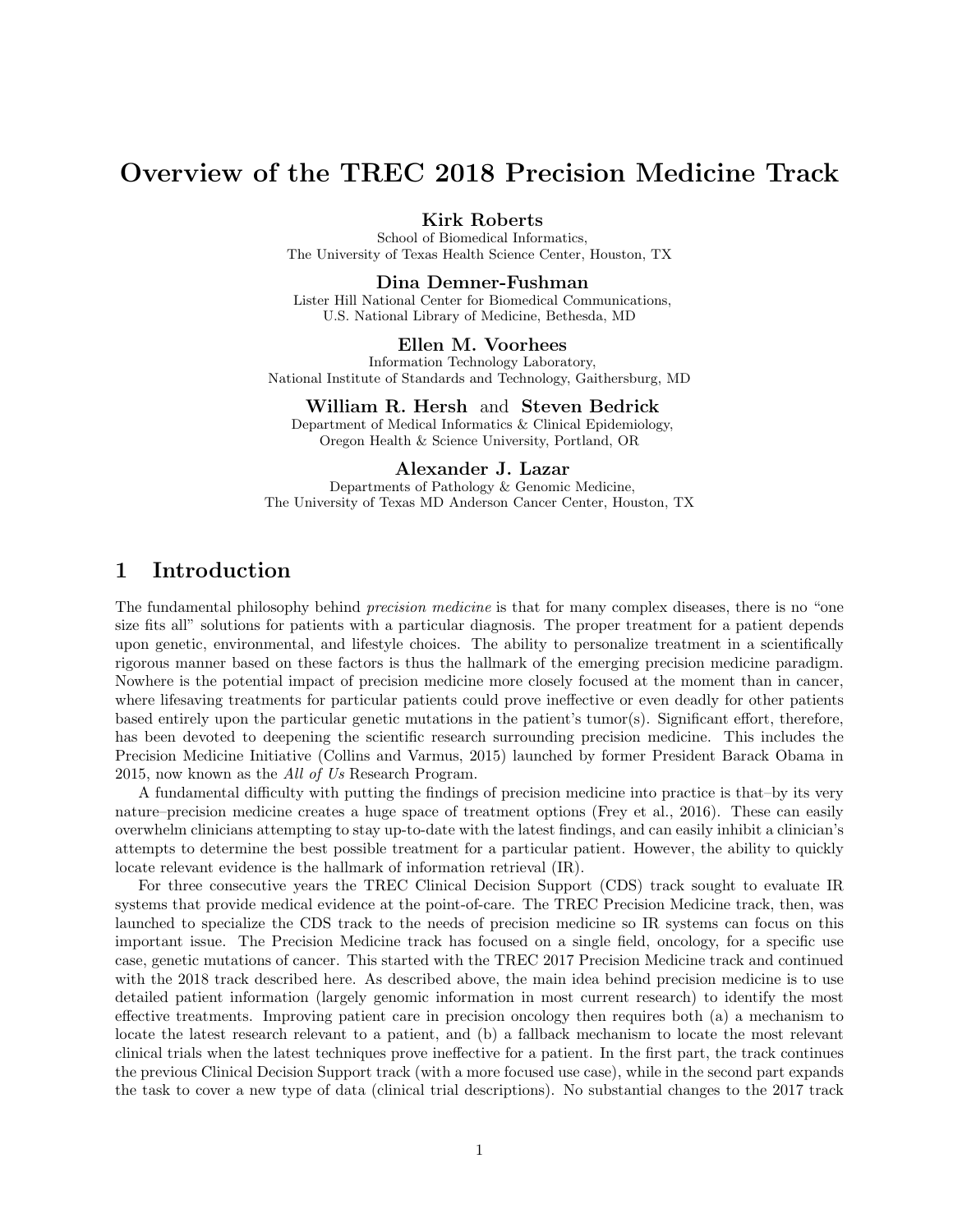| Disease: melanoma                              |
|------------------------------------------------|
| Variant: BRAF (V600E)                          |
| <b>Demographic:</b> 64-year-old male           |
| Disease: melanoma                              |
| Variant: high serum LDH levels                 |
| <b>Demographic:</b> 69-year-old female         |
| Disease: medullary thyroid carcinoma           |
| Variant: RET                                   |
| <b>Demographic:</b> 45-year-old female         |
| <b>Disease:</b> anaplastic large cell lymphoma |
| Variant: ALK                                   |
| Demographic: 18-year-old male                  |

Table 1: Example topics from the 2018 track.

were made for 2018 (with the exception of new, and an increased number of, topics). Since 2017 was the first year of the track, keeping minimal changes was an intentional choice to allow participants to develop new methods using the results of the prior year as a guide (2017 participants had no gold standard to utilize for system development).

The remainder of this overview is organized as follows: Section 2 describes the historical context of medical IR evaluation that led to the Precision Medicine track; Section 3 describes the structure of the topics and the process of creating them; Section 4 outlines the retrieval tasks; Section 5 describes the evaluation method; finally, Section 6 details the results of the participant systems.

## 2 Background

The TREC Precision Medicine track continues a long tradition of biomedical retrieval evaluations within TREC. This started with the 2003-2007 TREC Genomics (Hersh and Voorhees, 2009) tracks, intended to connect genomics researchers to relevant biomedical literature. This was followed by the 2011 and 2012 TREC Medical Records tracks (Voorhees and Hersh, 2012), focusing on retreiving cohorts of patients from electronic health records. The 2014-2016 TREC Clinical Decision Support (CDS) (Roberts et al., 2016) track targeted giving clinicians access to evidence-based literature. Then, starting in 2017, the TREC Precision Medicine (Roberts et al., 2017) track grew from the CDS track, focusing on a more narrow problem domain (precision oncology). The 2018 Precision Medicine track continues this effort.

## 3 Topics

The 2018 Precision Medicine track provided 50 topics created by oncologists from and resources provided by the University of Texas MD Anderson Cancer Center. Due to the difficulty in obtaining actual patient data, the topics were synthetically created, though often inspired by actual patients, with modification.<sup>1</sup>

The topics contain three key elements in a semi-structured format to reduce the need to perform natural language processing to identify the key elements. The three key elements are: (1) disease (e.g., type of cancer), (2) genetic variants (primarily the genetic variants in the tumors themselves as opposed to the patient's DNA), and (3) demographic information (e.g., age, sex), Four topics from the track are shown in Table 1. The first two topics are additionally shown in their corresponding XML format (i.e., what was provided to the participants) in Table 2. Note that the second example in Table 1 is actually an immunotherapy marker, not a tumor genetic variant. Six of the 50 topics for 2018 were focused on immunotherapy.

<sup>&</sup>lt;sup>1</sup>Note that while clinical data is frequently de-identified for research purposes without the need for patient permission, genomic data is fundamentally difficult to de-identify. So to be safe, synthetic data was used.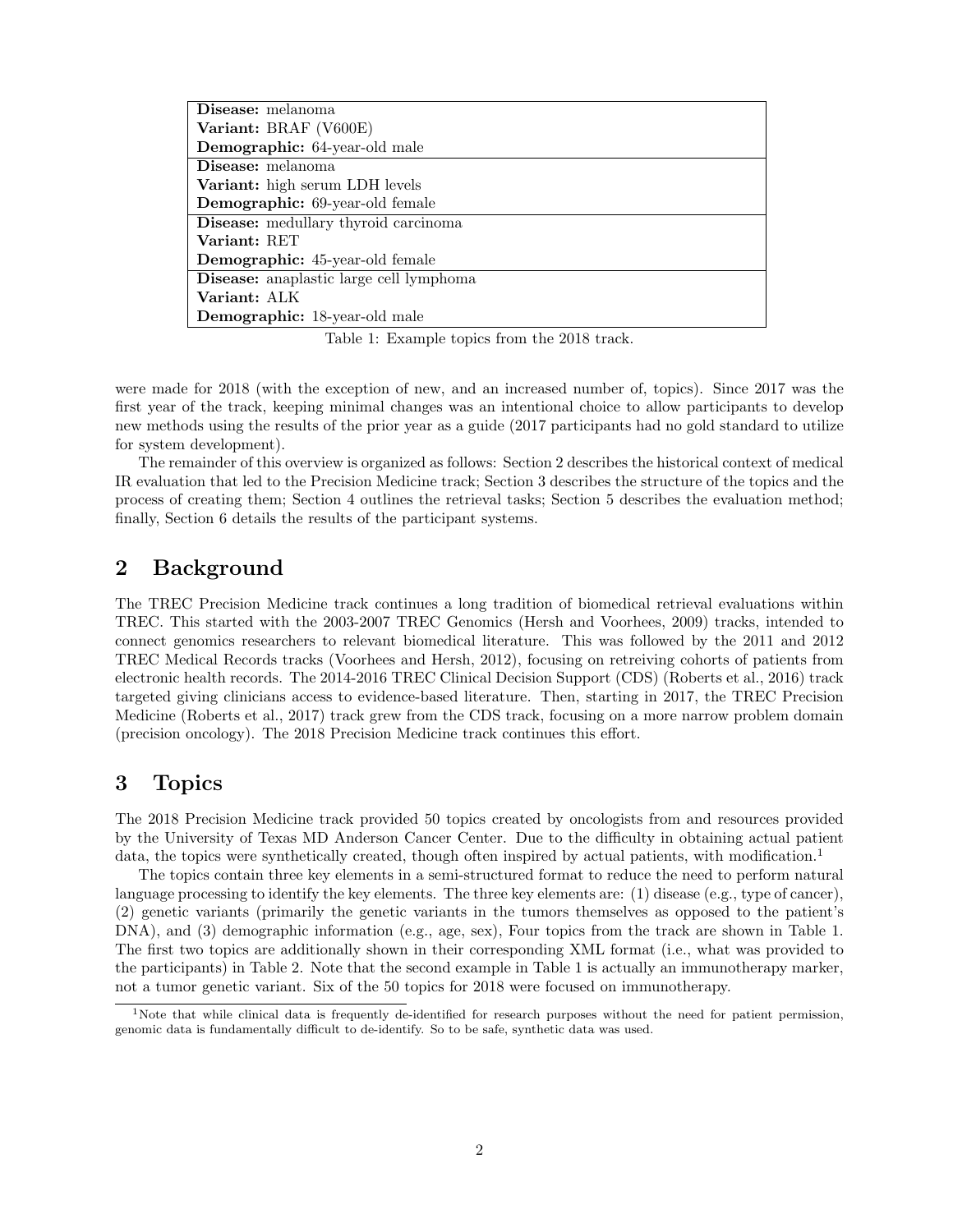```
<topic number="1">
  <disease>melanoma<disease>
  \langlegene>BRAF (V600E)\langlegene><demographic>64-year-old male<demographic>
<topic><topic number="2">
  <disease>anaplastic large cell lymphoma<disease>
  <gene>ALK<gene>
  <demographic>18-year-old male<demographic>
\mathopen{<(}topic\mathclose{>}
```
Table 2: XML format for two topics from Table 1.

### 4 Tasks

The two tasks in the Precision Medicine track correspond to two different corpora, each with different goals (underlined):

- 1. Literature Articles. Because precision medicine is a fast-moving field, keeping up-to-date with the latest literature can be challenging due to both the volume and velocity of scientific advances. Therefore, when treating patients, it would be helpful to present the most relevant scientific articles for an individual patient. The primary literature corpus is therefore a snapshot of MEDLINE abstracts (i.e., what is searchable through the PubMed interface). Relevant literature articles can guide precision oncologists to the best-known treatment options for the patient's condition. The treatment options are represented simply as the article abstract, participants do not need to provide a specific treatment name, simply an article describing a potential treatment. The same corpus as the 2017 track was utilized. Specifically, this corpus is composed of approximately 26.8 million MEDLINE abstracts and is supplemented with two additional sets of abstracts: (i) 37,007 abstracts from recent proceedings of the American Society of Clinical Oncology (ASCO), and (ii) 33,018 abstracts from recent proceedings of the American Association for Cancer Research (AACR). These additional datasets were added to increase the set of potentially relevant treatment information. Notably, the latest research is often presented at conferences such as ASCO and AACR prior to submission to journals (thus these proceedings may represent a more up-to-date snapshot of scientific knowledge than MEDLINE).
- 2. Clinical Trials. In many oncology patients, no approved treatment is available (or, commonly, none of the available treatments have proven effective). The common recourse in this case is to determine if any potential treatments are undergoing evaluation in a clinical trial. Therefore, in such situations, it would be helpful to automatically identify the most relevant clinical trials for an individual patient. Precision oncology trials typically use a certain treatment (e.g., a form of chemotherapy or radiation) for a certain disease with a specific genetic variant (or set of variants). Such trials can have complex inclusion and/or exclusion criteria that are challenging to match with automated systems (Weng et al., 2011). The corpus is derived from ClinicalTrials.gov, a repository of past, present, and future clinical trials in the U.S. and abroad. A total of 241,006 clinical trial descriptions compose the corpus provided to participants. Note that for the purposes of this track, the state of the trial (e.g., recruiting, active, completed) and geographic location constraints are not considered.

## 5 Evaluation

The evaluation followed standard TREC evaluation procedures for ad hoc retrieval tasks. Participants submitted (in trec eval format) a maximum of five automatic or manual runs per task, each consisting of a ranked list of up to 1,000 literature article identifiers (PMIDs) and 1,000 ClinicalTrials.gov Identifiers per topic. That is, up to 10 total runs: a maximum of 5 literature runs and 5 clinical trial runs per topic.

The highest ranked articles and trials for each topic were pooled and judged at OHSU by physicians and other biomedical subject matter experts.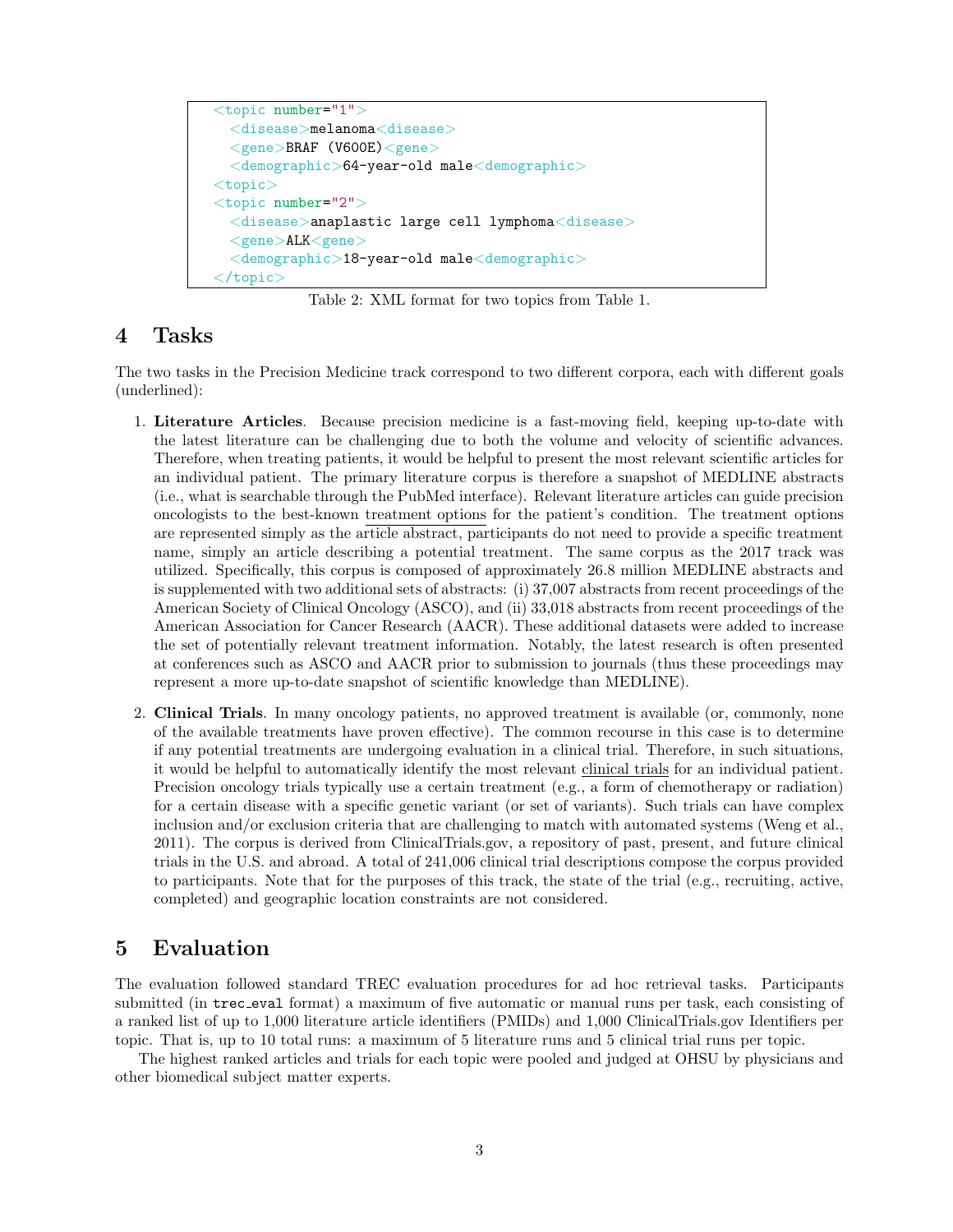

Figure 1: Two-step result assessment process

As in the 2017 Precision Medicine track, the assessment process was two-tiered: first a manual assessment was made by the human assessors based on several categories for each result (referred to here as Result Assessment), then a relevance score was assigned to the result based on its categorization (referred to here as Relevance Assessment).

#### 5.1 Result Assessment

Result assessment can be viewed as a set of multi-class annotations. Judging an individual result, whether an article or trial, proceeds in a cascaded manner with two steps: an initial pass ensures the article/trial is broadly relevant to precision medicine, after which the assessor categorizes the article/trial according to the three fields above.

See Figure 1 for a flow chart style overview of this process. The first step is designed to save assessor time by filtering out unrelated articles/trials, since the second step can be more time-consuming (possibly requiring a more detailed reading of the article/trial). The assessors were free to quickly skim the article/trial in order to make the initial decision. Then, if the article/trial is relevant to precision medicine (by the standard outlined below), a more detailed reading may be necessary in order to accurately assess all fields.

Step 1 is to determine whether the article/trial is related to precision medicine. There are three options:

- Human PM: The article/trial (1) relates to humans, (2) involves some form of cancer, (3) focuses on treatment, prevention, or prognosis of cancer, and (4) relates in some way to at least one of the genes in the topic.
- Animal PM: Identical to Human PM requirements (2)-(4), except for animal research.
- Not PM: Everything else. This includes "basic science" that focuses on understanding underlying genomic principles (e.g., pathways), but provides no evidence for treatment.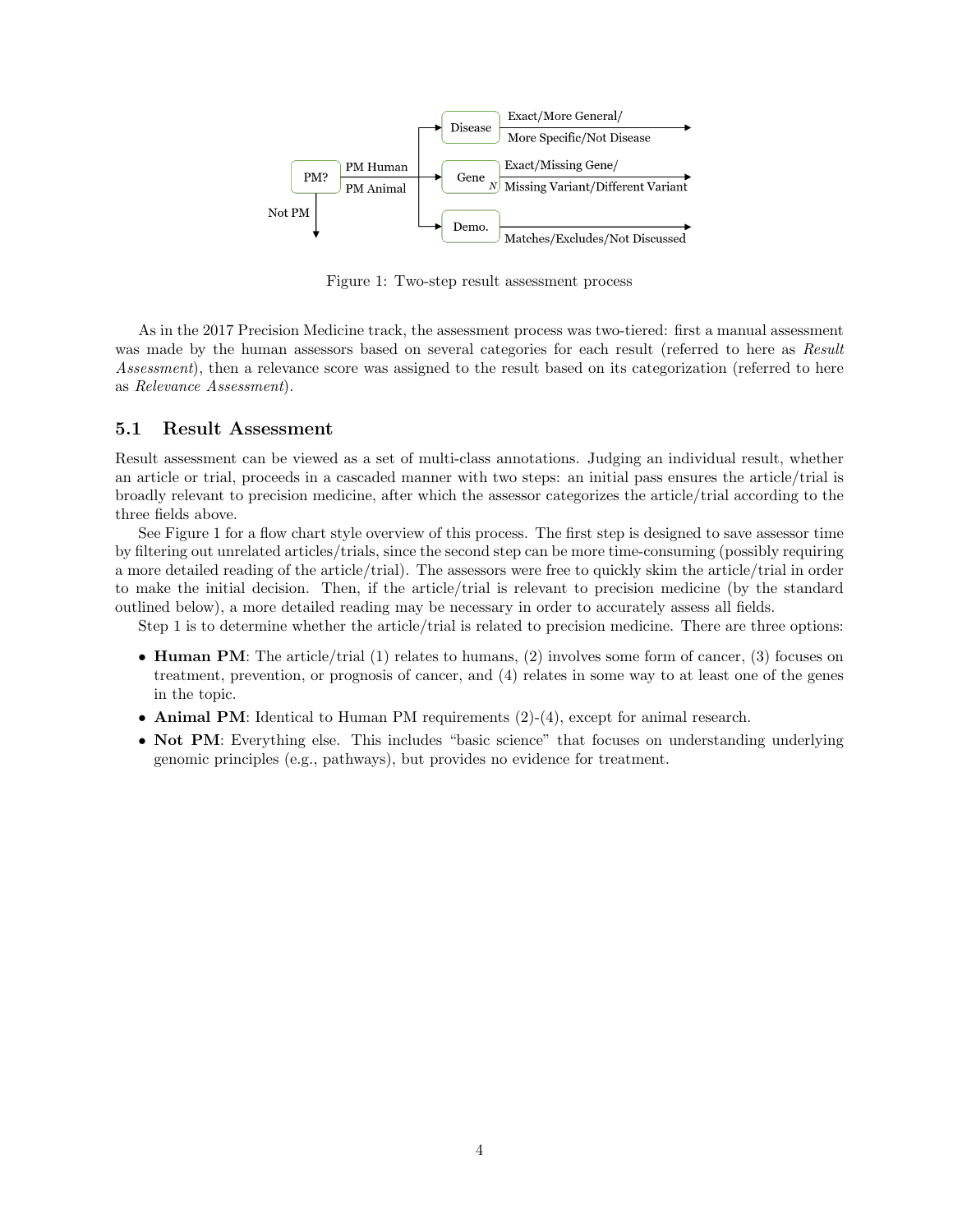Step 2 is to determine the appropriate categorization for each of the three fields:

- 1. Disease:
	- Exact: The form of cancer in the article/trial is identical to the one in the topic.
	- More General: The form of cancer in the article/trial is more general than the one in the topic (e.g., blood cancer vs. leukemia).
	- More Specific: The form of cancer in the article/trial is more specific than the one in the topic (e.g., squamous cell lung carcinoma vs. lung cancer).
	- Not Disease: The article/trial is not about a disease, or is about a different disease (or type of cancer) than the one in the topic.
- 2. Gene [for each particular gene in the topic]
	- Exact: The article/trial focuses on the exact gene and variant as the one in the topic. If the topic does not contain a specific variant, then this holds as long as the gene is included. By "focus" this means the gene/variant needs to be part of the scientific experiment of the article/trial, as opposed to discussing related work.
	- Missing Gene: The article/trial does not focus the particular gene in the topic. If the gene is referenced but not part of the study, then it is considered missing.
	- Missing Variant: The article/trial focuses on the particular gene in the topic, but not the particular variant in the topic. If no variant is provided in the topic, this category should not be assigned.
	- Different Variant: The article/trial focuses on the particular gene in the topic, but on a different variant than the one in the topic.
- 3. Demographic
	- Matches: The article/trial demographic population matches the one in the topic.
	- Excludes: The article/trial demographic population specifically excludes the one in the topic.
	- Not Discussed: The article/trial does not discuss a particular demographic population.

Note that in the 2017 track, an "Other" field was used as well. This was dropped for 2018 because several oncology experts felt it is not a major part of precision medicine decision-making. Additionally, the same assessment tool was used in 2018 as in 2017, which included the Other field. Unfortunately, some assessors on the rare occasion marked Excludes for some results despite the lack of a criteria in the Other field to exclude. This resulted in a small number of downstream results being considered Not Relevant in the official results, but the impact of this issue was fairly minor on the overall scores.

#### 5.2 Relevance Assessment

Relevance assessment is defined here as the process of mapping the multi-class result assessments described above onto a single numeric relevance scale. This allows for the computation of evaluation metrics (e.g., P@10, infNDCG) as well as the tuning of IR systems to improve their search ranking. As already demonstrated by the need for result assessment above, for the Precision Medicine track the notion of relevance assessment becomes more complex than previous tracks.

One of the factors that makes precision medicine a difficult domain for IR is that different patient cases require different types of flexibility on the above categories. For some patients, the exact type of cancer is not relevant. Other times, the patient's demographic factors might weigh more heavily. Most notably, the very concept of precision medicine acknowledges the uniqueness of the patient, and so it is to be expected that no perfect match is found. Not only do the topics provided to the participants not contain the necessary information to decide what factors are more/less relevant (e.g., the patient's previous treatments), in many ways it isn't realistic to assign the IR system this responsibility. Precision medicine requires a significant amount of oversight by clinicians, including the ability to consider multiple treatment options. So it might ultimately make the most sense to allow the relevance assessment to be, at least in part, designed by the clinician to allow the IR system to adjust its rankings to suit. Given the constraints of an IR shared task, however, it is necessary to define a fixed relevance assessment process. As such, a fairly broad notion of relevance based on the above categories was used: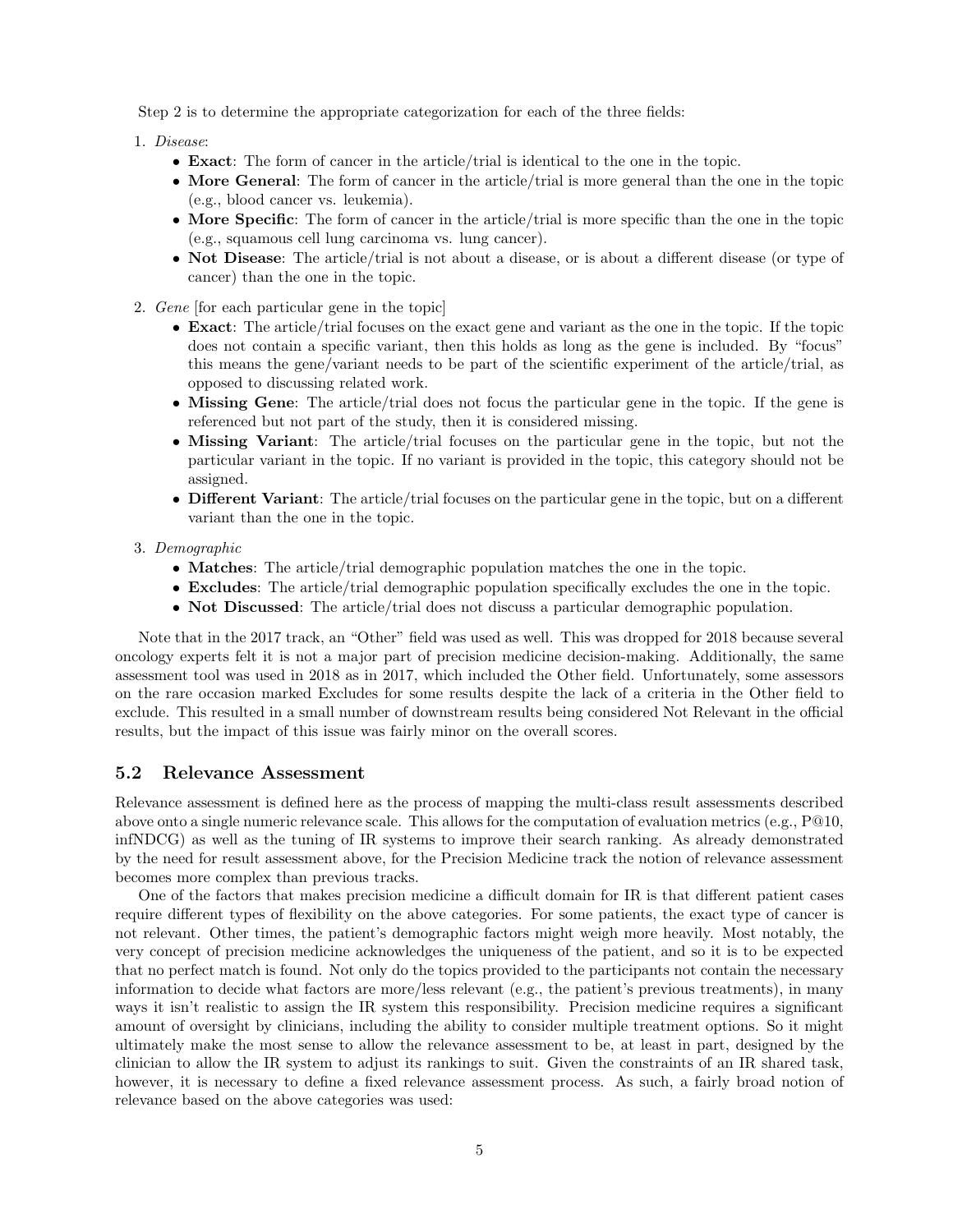|              |                       | Literature Articles |                |                |                | Clinical Trials |          |      |        |              |          |
|--------------|-----------------------|---------------------|----------------|----------------|----------------|-----------------|----------|------|--------|--------------|----------|
| Type         | Class                 | Total               | Mean           | Median         | Min            | Max             | Total    | Mean | Median | Min          | Max      |
|              | Human $\overline{PM}$ | 8,634               | 173            | 151            | 45             | 492             | 5,809    | 116  | 114    | 8            | 446      |
| PM           | Animal PM             | 590                 | 12             | 7              | 0              | 102             | 5        | 0    | 0      | $\Omega$     |          |
|              | Not PM                | 13,205              | 264            | 269            | 38             | 546             | 8,374    | 167  | 152    | $\Omega$     | 437      |
|              | Exact                 | 5,158               | 103            | 75             | 10             | 338             | 2,189    | 44   | 20     | $\Omega$     | 226      |
| Disease      | More Specific         | 1,915               | 38             | 26             | 0              | 192             | 1,233    | 25   | 9      | $\Omega$     | 131      |
|              | More General          | 686                 | 14             |                |                | 80              | 896      | 18   | 9      | $\Omega$     | 127      |
|              | Not Disease           | 1,455               | 29             | 21             | $\overline{0}$ | 108             | 1,496    | 30   | 21     | $\Omega$     | 106      |
|              | Exact                 | 4,927               | 99             | 85             | 1              | 370             | 2,150    | 43   | 28     | $\Omega$     | 173      |
|              | Missing Variant       | 1,278               | 26             | 0              | 0              | 165             | 595      | 12   | 0      | $\Omega$     | 103      |
| 1st Gene     | Different Variant     | 917                 | 18             | $\overline{2}$ | 0              | 197             | 524      | 10   |        | $\Omega$     | 110      |
|              | Missing Gene          | 2,102               | 42             | 20             | 0              | 230             | 2,545    | 51   | 21     | $\theta$     | 354      |
|              | Exact                 | 125                 | 3              | $\Omega$       | $\overline{0}$ | 89              | 24       | 0    | 0      | $\Omega$     | 204      |
|              | Missing Variant       | 88                  | $\overline{2}$ | $\Omega$       | 0              | 87              | 39       |      | 0      | $\Omega$     | 38       |
| 2nd Gene     | Different Variant     | 16                  | $\theta$       | $\Omega$       | $\Omega$       | 14              | $\Omega$ | 0    | 0      | $\Omega$     | $\Omega$ |
|              | Missing Gene          | 482                 | 10             | 0              | 0              | 252             | 357      |      | 0      | $\Omega$     | 204      |
| Demographics | Matches               | 855                 | 17             | 5              | $\Omega$       | 104             | 5,142    | 103  | 91     | $\Omega$     | 437      |
|              | Not Discussed         | 7,691               | 154            | 119            | 19             | 428             | 296      | 6    | 0      | $\Omega$     | 111      |
|              | Excludes              | 678                 | 14             | 8              | 0              | 63              | 376      | 8    |        | $\Omega$     | 114      |
| Relevance    | Definitely Relevant   | 3,442               | 69             | 45             | 1              | 305             | 873      | 17   | 12     | $\mathbf{1}$ | 131      |
|              | Partially Relevant    | 2,146               | 43             | 20             |                | 277             | 1,174    | 23   | 14     | 1            | 118      |
|              | Not Relevant          | 16,841              | 337            | 341            | 119            | 566             | 12,141   | 243  | 219    | 73           | 441      |

Table 3: Descriptive statistics (per-topic) of manual judgments (both results assessment and relevance assessment) for both literature articles and clinical trials. Note: only 3 topics had a 2nd Gene, but means are still provided across 50 topics.

- 1. **Definitely Relevant**: The result should: be either *Human PM* or *Animal PM*; have a *Disease* assignment of Exact or More Specific; have at least one Gene is Exact; the Demographic is either Exact or Not Discussed.
- 2. Partially Relevant: Largely the same as *Definitely Relevant*, but with the exception that *Disease* can also be More General and Gene can also be Missing Variant or Different Variant.
- 3. Not Relevant: Neither of the above.

The primary evaluation metrics are precision at rank 10 (P@10), inferred normalized discounted cumulative gain (infNDCG), and R-precision (R-prec). For infNDCG, Definitely Relevant has a score of 2, Partially Relevant is 1, and Not Relevant is 0. In 2017, clinical trials were pooled using a different sampling strategy than literature articles, and therefore had different primary evaluation metrics (P@5, P@10, P@15). However, for the 2018 track the same sampling strategy was used for both tasks and therefore the same primary evaluation metrics apply.

## 6 Results

In total, there were 22,429 judgments for the literature articles and 14,188 judgments for the clinical trials. Table 3 shows basic statistics of the results and relevance assessments. Table 4 shows the number of Definitely Relevant, Partially Relevant, and Not Relevant judgments for each topic. Since each result was judged only once, no inter-rater agreement is available for the judgments.

There were a total of 27 participants in the track. For the literature articles, 24 participants submitted 103 runs. For the clinical trials, 21 participants submitted 90 runs. See Table 5 for a list of the participants and numbers of runs. Table 6 shows the top 10 runs (top run per participant) for each metric on each corpus. Figures 2 and 3 show box-and-whisker plots for the top 10 runs.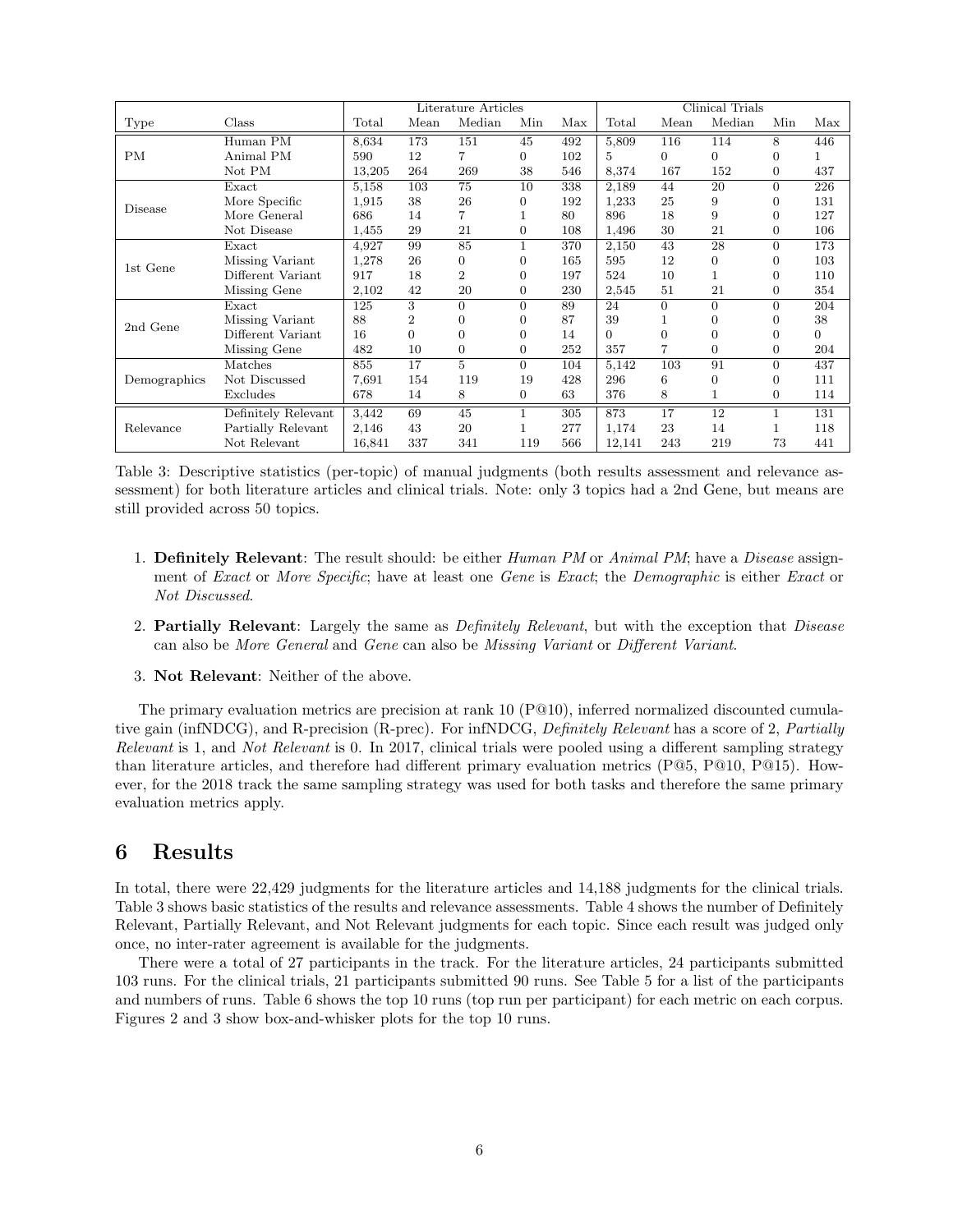

**Top−Scoring Run by infNDCG for Scientific Abstracts Task for Top 10 Teams**

**Top−Scoring Run by R−Precision, Scientific Abstracts, Top 10 Teams**



**Top−Scoring Run by P(10) for Scientific Abstracts Task for Top 10 Teams**



Figure 2: Top-performing runs (showing only best run per participant) on literature articles.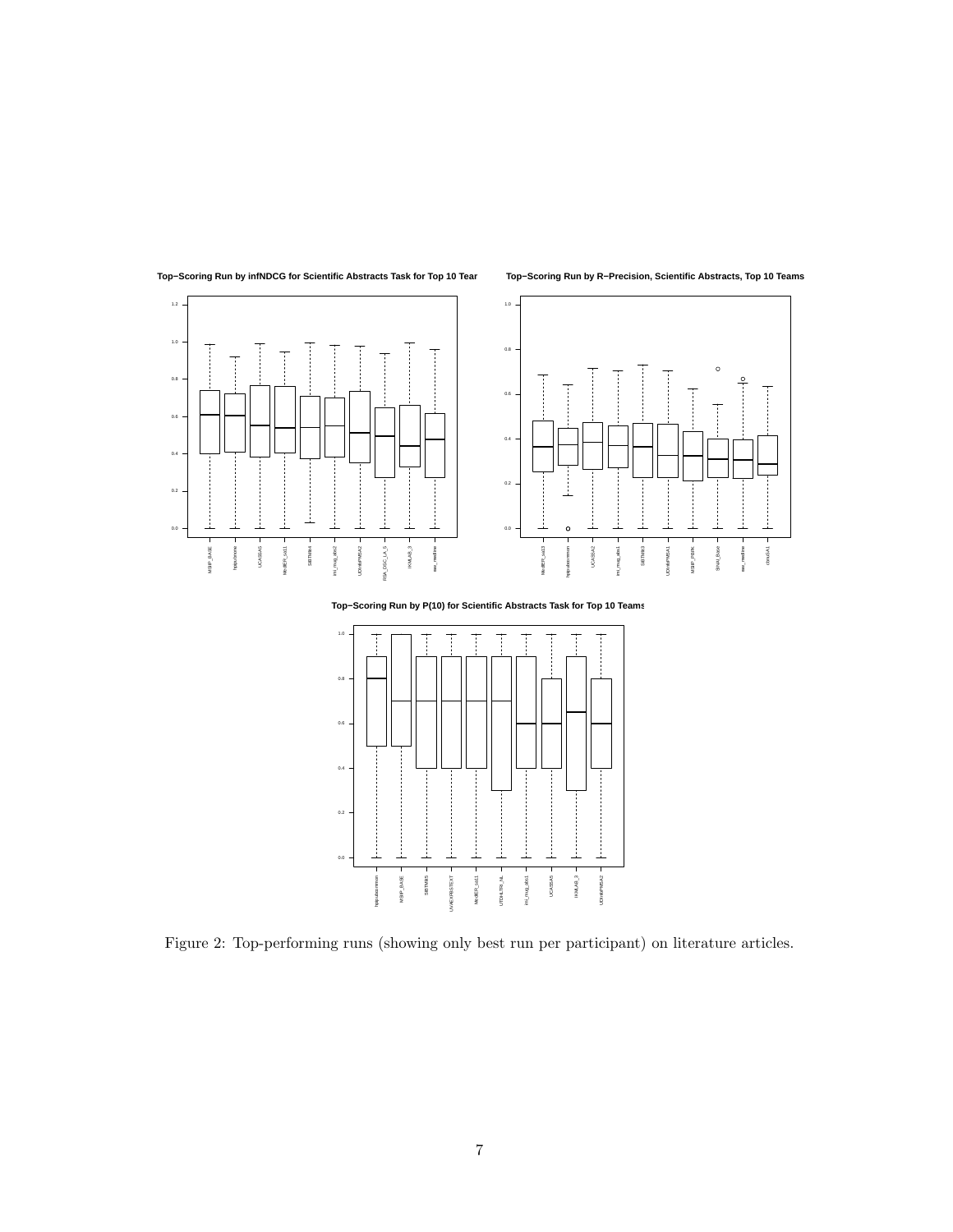

**Top−Scoring Run by infNDCG for Clinical Trials Task for Top 10 Teams**



**Top−Scoring Run by R−Precision, Clinical Trials, Top 10 Teams**

**Top−Scoring Run by P(10) for Clinical Trials Task for Top 10 Teams**



Figure 3: Top-performing runs (showing only best run per participant) on clinical trials.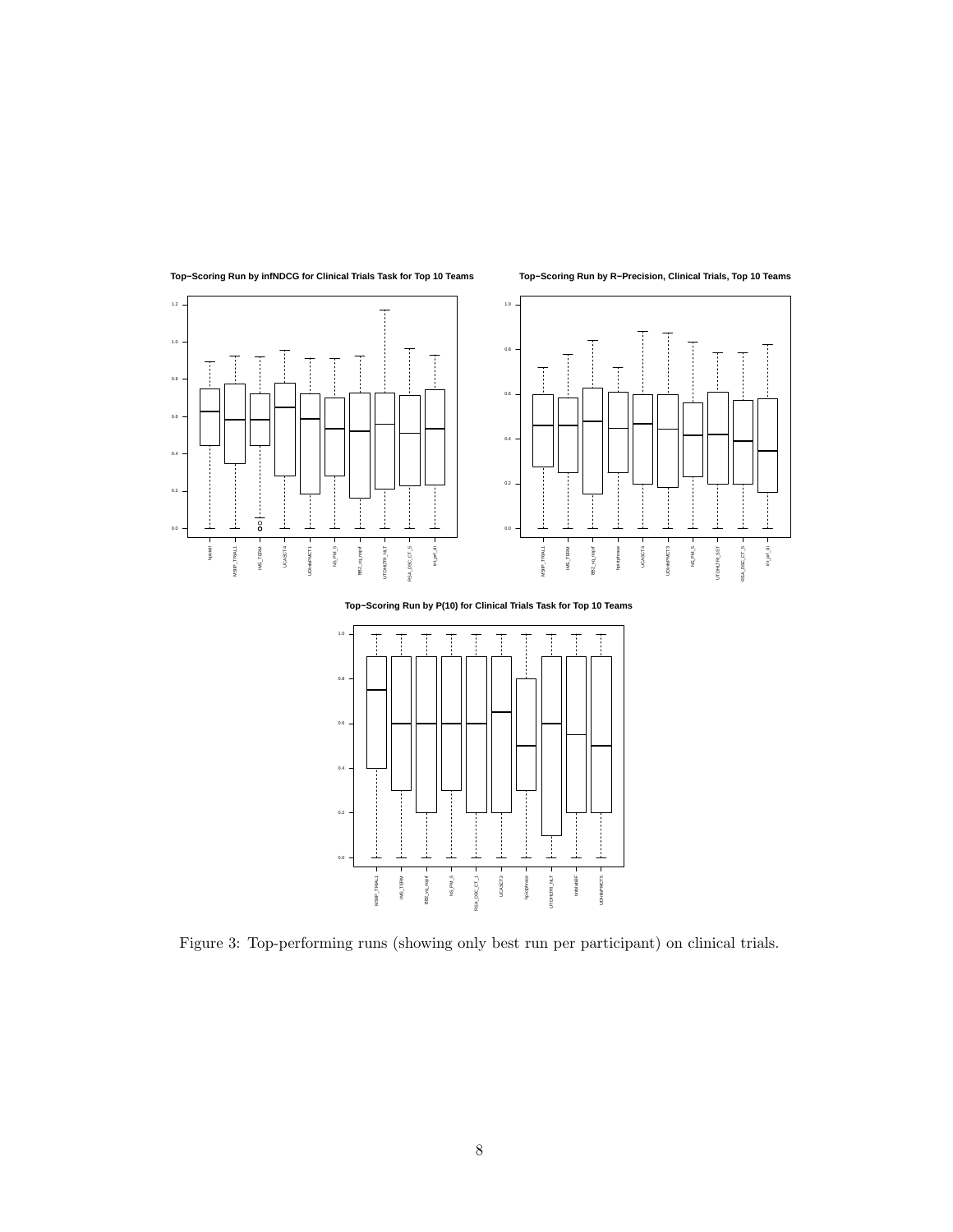|                |                  | literature articles |                   | clinical trials  |                  |                             | literature articles |     |                | clinical trials         |                            |                            |                             |
|----------------|------------------|---------------------|-------------------|------------------|------------------|-----------------------------|---------------------|-----|----------------|-------------------------|----------------------------|----------------------------|-----------------------------|
| Topic          | DR               | PR                  | NR                | DR               | PR               | NR                          | Topic               | DR  | PR             | NR                      | DR                         | PR                         | NR                          |
| 1              | 108              | 61                  | 252               | 50               | 60               | 97                          | 26                  | 31  | $\overline{2}$ | 366                     | 37                         | $\overline{0}$             | 183                         |
| $\overline{2}$ | 75               | 180                 | 119               | 19               | 107              | 73                          | 27                  | 163 | 11             | 296                     | 12                         | 13                         | 129                         |
| 3              | 41               | 168                 | 188               | 45               | 78               | 95                          | 28                  | 111 | $\mathbf{1}$   | 227                     | 6                          | 3                          | 188                         |
| $\overline{4}$ | 6                | 277                 | 153               | 1                | 46               | 189                         | 29                  | 88  | 23             | 353                     | 40                         | 51                         | 252                         |
| $\bf 5$        | 216              | 25                  | 192               | 96               | 24               | 104                         | 30                  | 98  | 3              | 247                     | 19                         | 3                          | 214                         |
| $\overline{6}$ | $\overline{163}$ | 83                  | $\bar{1}2\bar{7}$ | 46               | $\bar{7}\bar{3}$ | $\bar{8}\bar{6}$            | $\bar{31}$          | 61  | $\overline{2}$ | $\overline{450}$        | $\overline{7}$             | $\overline{4}$             | $\overline{3}5\overline{8}$ |
| 7              | 10               | 134                 | 358               | $\overline{0}$   | 118              | 118                         | 32                  | 155 | 3              | 406                     | 48                         | 7                          | 288                         |
| 8              | 43               | 89                  | 227               | 14               | 13               | 160                         | 33                  | 151 | 25             | 421                     | 38                         | 36                         | 294                         |
| 9              | 10               | 99                  | 259               | $\overline{2}$   | 14               | 175                         | 34                  | 61  | 8              | 378                     | 3                          | $\overline{2}$             | 281                         |
| $10\,$         | 9                | 82                  | 240               | $\overline{0}$   | 25               | 206                         | $35\,$              | 20  | 9              | 492                     | $\overline{2}$             | $\overline{2}$             | 368                         |
| $\bar{11}$     | 23               | 31                  | $\bar{2}4\bar{5}$ | 5                | $\overline{18}$  | $\overline{1}8\overline{7}$ | $\bar{36}$          | 57  | 5              | $\bar{4}8\bar{2}$       | $\overline{2}\overline{7}$ | $\overline{10}$            | $\overline{3}3\overline{1}$ |
| 12             | $\overline{2}$   | 61                  | 300               | $\overline{0}$   | 24               | 201                         | 37                  | 119 | 16             | 438                     | 51                         | 14                         | 381                         |
| 13             | $\overline{0}$   | 96                  | 277               | 2                | 25               | 207                         | 38                  | 33  | 21             | 291                     | $\mathbf{2}$               | 9                          | 162                         |
| 14             | 30               | 101                 | 250               | 9                | 21               | 201                         | 39                  | 83  | 12             | 337                     | 6                          | 11                         | 171                         |
| 15             | $\overline{5}$   | 22                  | 374               | $\boldsymbol{0}$ | 15               | 299                         | 40                  | 305 | 6              | 317                     | 131                        | $\,6\,$                    | 173                         |
| 16             | $\overline{3}$   | $\overline{3}$      | $\bar{4}3\bar{3}$ | $\mathbf{1}$     | $\overline{0}$   | $\overline{2}8\overline{8}$ | $\bar{41}$          | 6   | $\overline{0}$ | $\bar{3}\bar{7}\bar{2}$ | $\overline{2}$             | $\overline{1}\overline{2}$ | $\overline{2}0\overline{3}$ |
| 17             | 177              | 9                   | 341               | 10               | 16               | 364                         | 42                  | 15  | 15             | 348                     | $\overline{4}$             | $\mathbf 1$                | 375                         |
| 18             | $\overline{7}$   | 40                  | 489               | $\overline{0}$   | 33               | 368                         | 43                  | 74  | 1              | 325                     | 8                          | $\overline{2}$             | 241                         |
| 19             | 94               | 15                  | 410               | 27               | 5                | 373                         | 44                  | 24  | 39             | 355                     | $\overline{0}$             | 106                        | 224                         |
| 20             | 14               | 30                  | 538               | $\overline{0}$   | $\overline{4}$   | 441                         | 45                  |     |                |                         |                            |                            |                             |
| 21             | 128              | 138                 | 326               | $\overline{2}$   | 64               | 285                         | 46                  | 103 | 3              | 398                     | 12                         | 11                         | 217                         |
| 22             | 21               | 45                  | 566               | 16               | 27               | 323                         | 47                  | 226 | 1              | 259                     | 32                         | 15                         | 219                         |
| 23             | 9                | 113                 | 266               | $\overline{0}$   | 26               | 294                         | 48                  | 58  | 20             | 292                     | $\overline{4}$             | 12                         | 208                         |
| 24             | 1                | 1                   | 565               | $\boldsymbol{0}$ | $\mathbf{1}$     | 385                         | 49                  | 32  | $\overline{2}$ | 316                     | $\overline{2}$             | $\mathbf{0}$               | 286                         |
| 25             | 19               | $\overline{7}$      | 461               | $\overline{2}$   | $\overline{2}$   | 351                         | 50                  | 109 | $\overline{7}$ | 368                     | 20                         | $\overline{0}$             | 214                         |

Table 4: Counts of Definitely Relevant (DR), Partially Relevant (PR), and Not Relevant (NR) results for each topic.

## 7 Conclusion

The goal of the Precison Medicine track is to inform the creation of information retrieval systems to support clinicians working in precision medicine (specifically oncologists in this track) in making better treatment decisions for individual patients. Participants were provided with synthetic patient data consisting of a type of cancer, one or more genetic variants, and patient demographics. Given this, participants were challenged with retrieving relevant treatments (in the form of literature articles) and relevant trials (in the form of clinical trial descriptions) for the specific patient. The 2018 track was the second year for the track. This year saw continued high participation numbers, as well as enabling participants to build on systems and results from 2017.

## Acknowledgments

The organizers would like to thank Kate Fultz Hollis for managing the assessment process. KR is supported by the National Institutes of Health (NIH) grant 2R00LM012104-02 and the Cancer Prevention and Research Institute of Texas (CPRIT) grant RP170668. DDF is supported by the Intramural Research Program of the U.S. National Library of Medicine, NIH. Finally, the organizers are grateful to the National Institute of Standards and Technology (NIST) for funding the assessment process.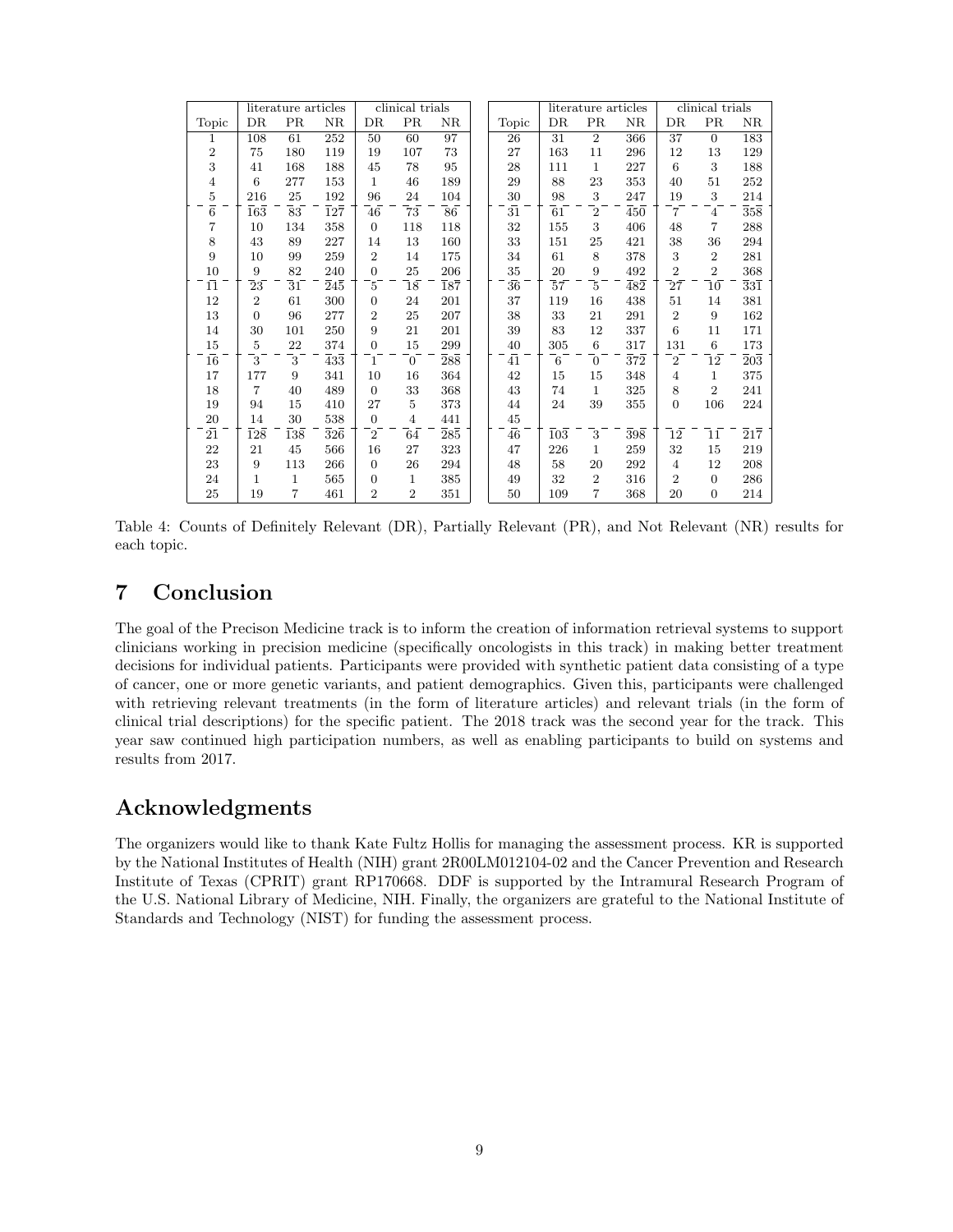## References

- Collins, F. S. and Varmus, H. (2015). A New Initiative on Precision Medicine. New England Journal of Medicine, 372:793–795.
- Frey, L. J., Bernstam, E. V., and Denny, J. C. (2016). Precision medicine informatics. Journal of the American Medical Informatics Association, 23:668–670.
- Hersh, W. and Voorhees, E. (2009). TREC genomics special issue overview. *Information Retrieval*, 12:1–15.
- Roberts, K., Demner-Fushman, D., Voorhees, E., and Hersh, W. (2016). Overview of the TREC 2016 Clinical Decision Support Track. In Proceedings of the Twenty-Fifth Text Retrieval Conference.
- Roberts, K., Demner-Fushman, D., Voorhees, E. M., Hersh, W. R., Lazar, A., and Pant, S. (2017). Overview of the TREC 2017 Precision Medicine Track. In Proceedings of the Twenty-Sixth Text Retrieval Conference.
- Voorhees, E. M. and Hersh, W. (2012). Overview of the TREC 2012 Medical Records Track. In Proceedings of the Twenty-First Text REtrieval Conference.
- Weng, C., Wu, X., Luo, Z., Boland, M. R., Theodoratos, D., and Johnson, S. B. (2011). EliXR: an approach to eligibility criteria extraction and representation. Journal of the American Medical Informatics Association, 18(Suppl 1):i116–i124.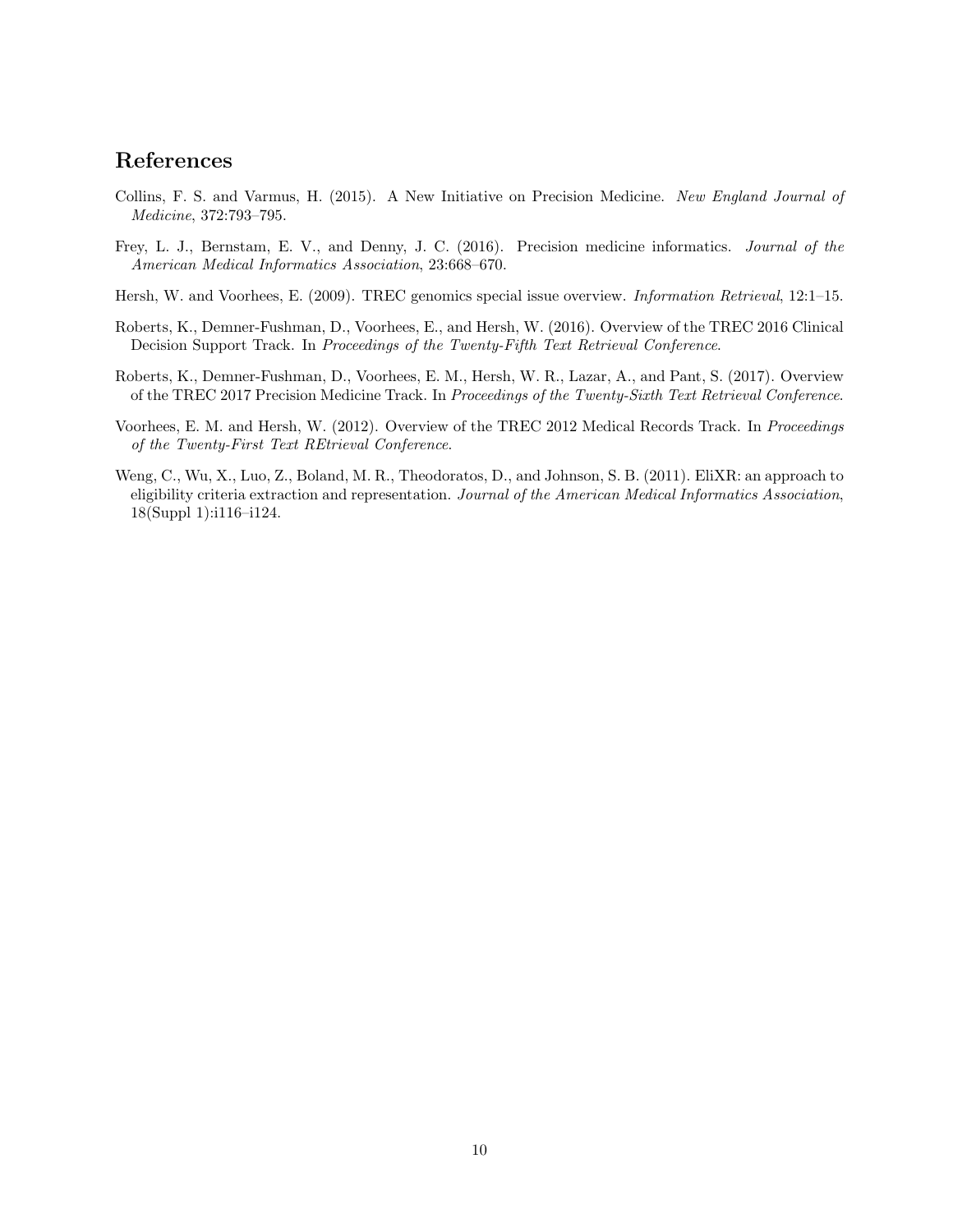|                   |                                                               |                | $#$ Runs         |  |
|-------------------|---------------------------------------------------------------|----------------|------------------|--|
| Team ID           | Affiliation                                                   | Articles       | Trials           |  |
| ASU_Biomedical    | Arizona State University                                      | 3              | $\overline{0}$   |  |
| <b>Brown</b>      | Brown University                                              | 5              | 5                |  |
| Cat Garfield      | Tsinghua-iFlytek Joint Laboratory                             | 5              | 5                |  |
| chnu              | Chonbuk National University                                   | 3              | 3                |  |
| CSIROmed          | Commonwealth Scientific and Industrial Research Organisation  | 3              | 3                |  |
| <b>ECNUica</b>    | East China Normal University                                  | 5              | $\overline{5}$   |  |
| <b>FDUDMIIP</b>   | School of Computer Science, Fudan University                  | 5              | 5                |  |
| hpi-dhc           | Hasso Plattner Institute                                      | 5              | 5                |  |
| <b>IKMLAB</b>     | Institute of Medical Informatics of National Cheng Kung Univ. | 5              | 5                |  |
| imi_mug           | Medical University of Graz                                    | 5              | $\bf 5$          |  |
| ims_unipd         | Information Management Systems (IMS) Group                    | 0              | 3                |  |
| InfoLabPM         | InfoLab, Faculty of Engineering, University of Porto          | $\overline{4}$ | 3                |  |
| <b>IRIT</b>       | Institut de Recherche en Informatique de Toulouse             | $\overline{0}$ | 1                |  |
| KlickLabs         | Klick Inc.                                                    | 4              | 5                |  |
| MayoNLPTeam       | Mayo Clinic                                                   | 4              | 3                |  |
| MedIER            | University of Michigan                                        | 5              | $\boldsymbol{0}$ |  |
| <b>NOVASearch</b> | Universidade NOVA Lisboa                                      | $\overline{0}$ | 5                |  |
| <b>PM IBI</b>     | Integrative Biomedical Informatics Group, Barcelona           | 3              | $\mathbf{0}$     |  |
| Poznan            | Poznan University of Technology                               | $\mathbf{1}$   | 5                |  |
| RSA_DSC           | Research Studios Austria / Studio Data Science                | 5              | 5                |  |
| SIBTextMining     | SIB Text Mining Group (HES-SO)                                | 5              | 4                |  |
| SINAI             | Universidad de Jaen                                           | 3              | $\theta$         |  |
| <b>UCAS</b>       | University of Chinese Academy of Sciences                     | 5              | 5                |  |
| udel_fang         | InfoLab at University of Delaware                             | 5              | 5                |  |
| <b>UNTIIA</b>     | University of North Texas                                     | 5              | $\mathbf{0}$     |  |
| <b>UTDHLTRI</b>   | The University of Texas at Dallas                             | 5              | 5                |  |
| UVA_ART           | University of Virginia Medical Center                         | 5              | $\mathbf{0}$     |  |
| Total             |                                                               | 103            | 90               |  |

Table 5: Participating teams and submitted runs.